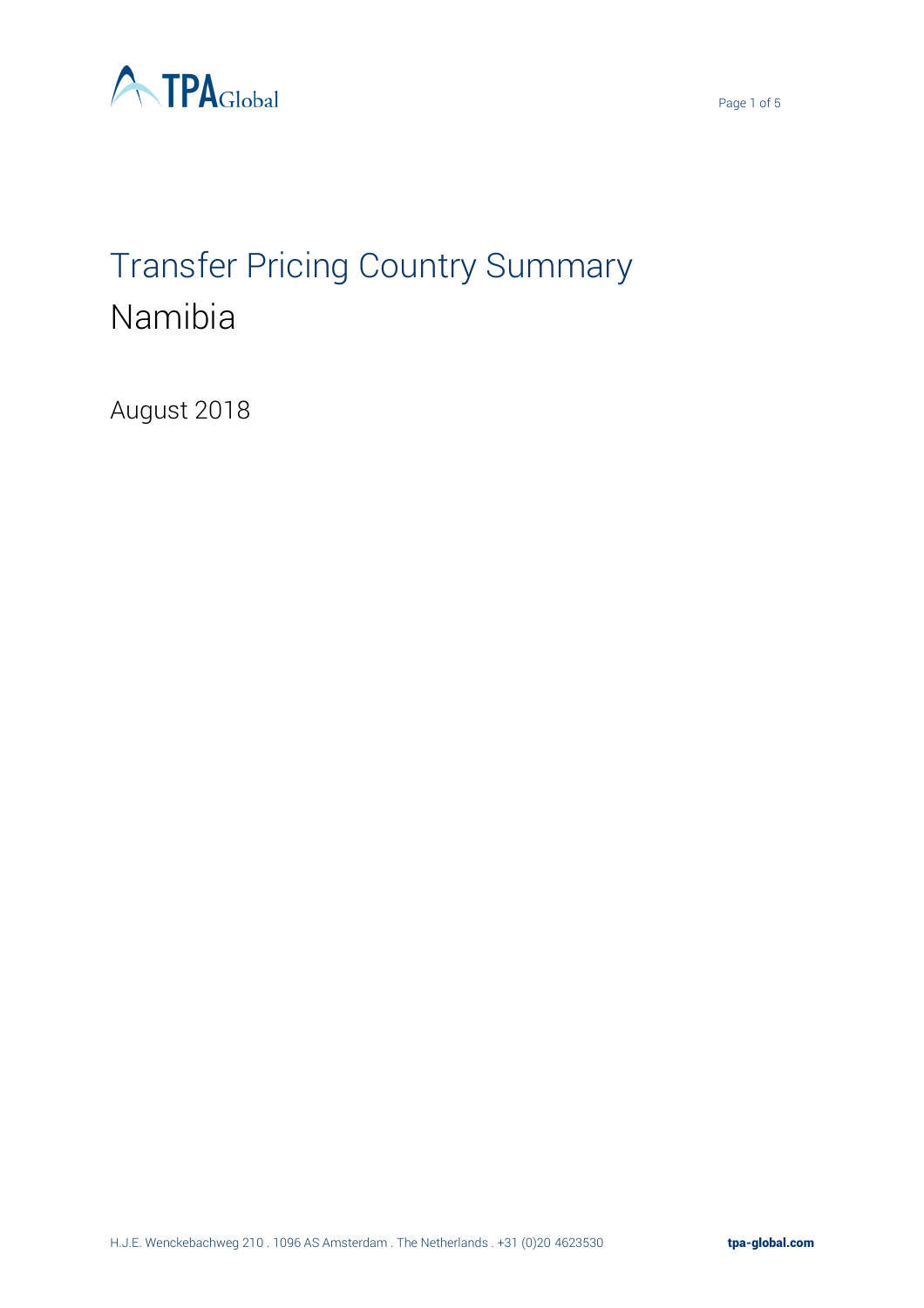

### Legislation

#### Existence of Transfer Pricing Laws/Guidelines

Namibian TP regulation is enshrined in Section 95A of the Namibian Income Tax Act (ITA) on determination of taxable profit with respect to international transactions. Largely in line with the OECD Transfer Pricing Guidelines, the Namibian Transfer pricing regulations took effect 14 May 2005.

According to its provisions, the Minister of Finance may adjust the consideration in respect of a transaction between connected persons to reflect an arm's length price for goods and services between an acquirer and a supplier in an International transaction. Practice Note (PN) 2/2006 of Namibia further interprets Section 95A by providing guidelines on the procedure to follow in determining the arm's length price, the nature of the documentation required and solving other practical transfer pricing issues, taking into account the Namibian business environment.

#### Definition of Related Party

A 'connected person' as defined by PN 2/2006 in relation to a Namibian company, constitutes its Holding Company; its subsidiary; the subsidiaries of the same Holding Company; holding 20% of the resident companies equity share and any other company that manages and controls a connected party. The Transfer Pricing rules also apply to transactions between a Head office and its branch; and in branches of the same legal person dealing with each other.

#### Transfer Pricing Scrutiny

As transfer pricing cases are fact-sensitive and may involve difficult evaluations of comparability, markets, and financial or other industry information, the Namibian Minister of Finance has set up a special unit to deal with Transfer pricing cases. The country equally seeks technical assistance from the OECD and the South African Revenue Services (SARS) to better apply its transfer pricing provisions.

#### Transfer Pricing Penalties

There are no specific Transfer Pricing penalties in the Act, as supplemented by the Practice Note 2/2006. However, general tax penalty provisions found in the Act applies to Transfer Pricing cases. These penalties comprise:

− Underpayment of taxes is penalized by up to 200% of the initial amount and interest also accrues to the unpaid amount at a 20% rate or part thereof;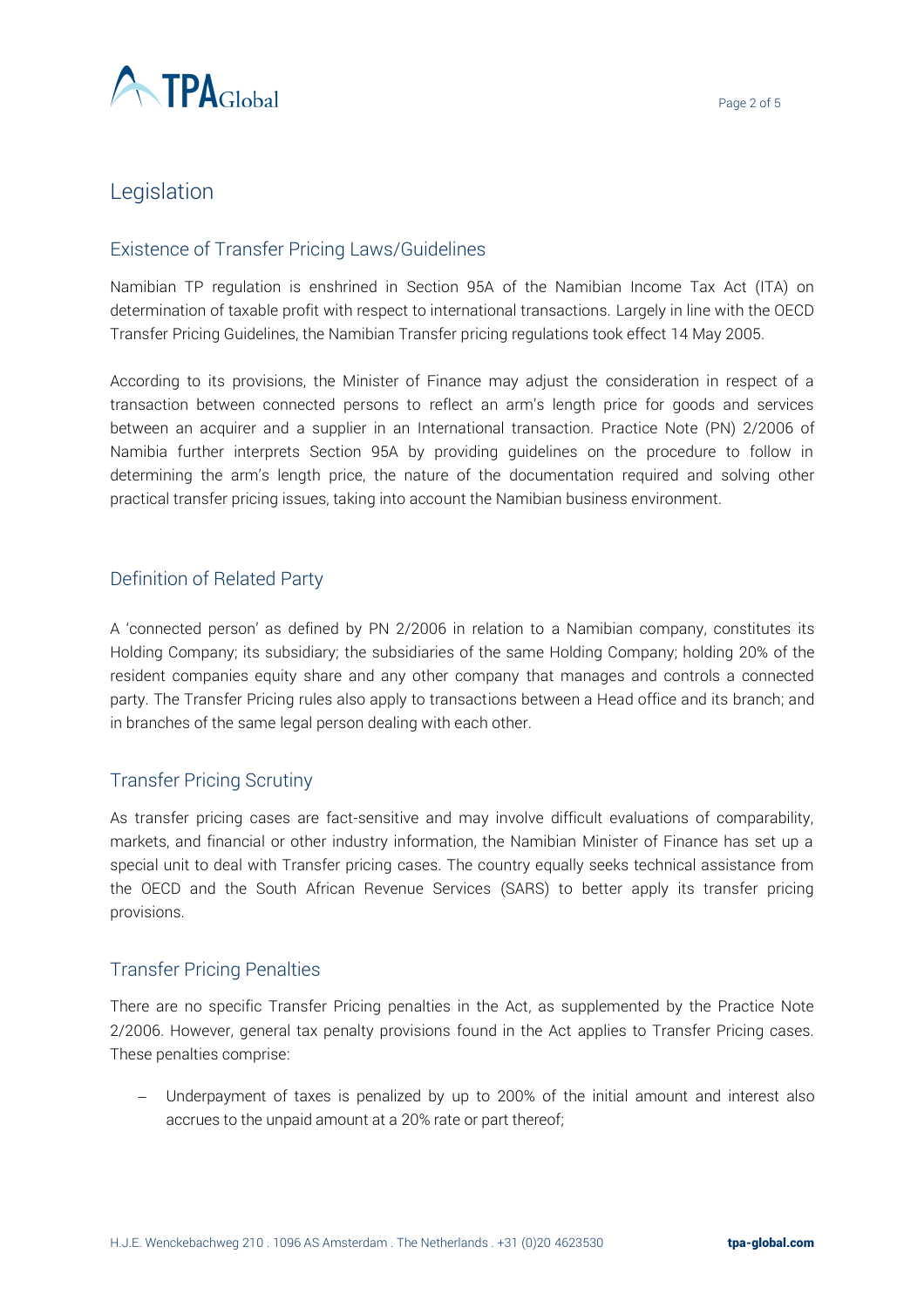



- − An additional tax equal to 100% of an unpaid provisional tax arises where the first provisional payment is not at least 40% of the years' taxable income;
- − An additional tax equal to 100% of the unpaid tax arises where the second provisional payment is not at least 80% of the taxpayer's taxable income;
- − And, a late payment of the second provisional return is subject to additional tax of N\$100 for each day during which the returns remain outstanding.

#### Advance Pricing Agreement (APA)

There is currently no provision on Advanced Pricing Agreements (APA) in the Namibian Transfer pricing rules.

#### Safe Harbors

There is currently no thin cap ratio in Namibian. However, if the Minister of Taxes is of the opinion that the value of a financial assistance granted to a Namibian company by a non-resident connected party and or a non-resident that holds more than 25% of the shares in the Namibian entity is excessive in relation to the Namibian company' fixed capital, the tax administration will disallow interest deduction.

## Documentation And Disclosure Requirements

#### Tax Return Disclosures

PN 2/2006 supplementing the Tax Act does not prescribe a list of documentation to be prepared for TP purposes nor disclosure requirements.

As guidance on the required TP documentation during audit, the Income Tax Act stipulates taxpayer must justify the transfer pricing policy; why the transfer prices are considered; the methods used in determining the transfer price and its consistency with the arm's length principle. The taxpayer must therefore create and retained transfer pricing documentation with the same prudence, and management principles that would govern evaluation of her business decisions.

#### Level of Documentation

In Namibia, tax returns lodged in the form prescribed by the minister must be signed by the taxpayer or his duly authorized agent, including a computation of the taxable income of the person and the amount of tax payable on the income.

The Minister may thus require any taxpayer to submit, in support of any return, a financial statement certified by an accountant registered with the 'Institute of Chartered Accountants of Namibia' or any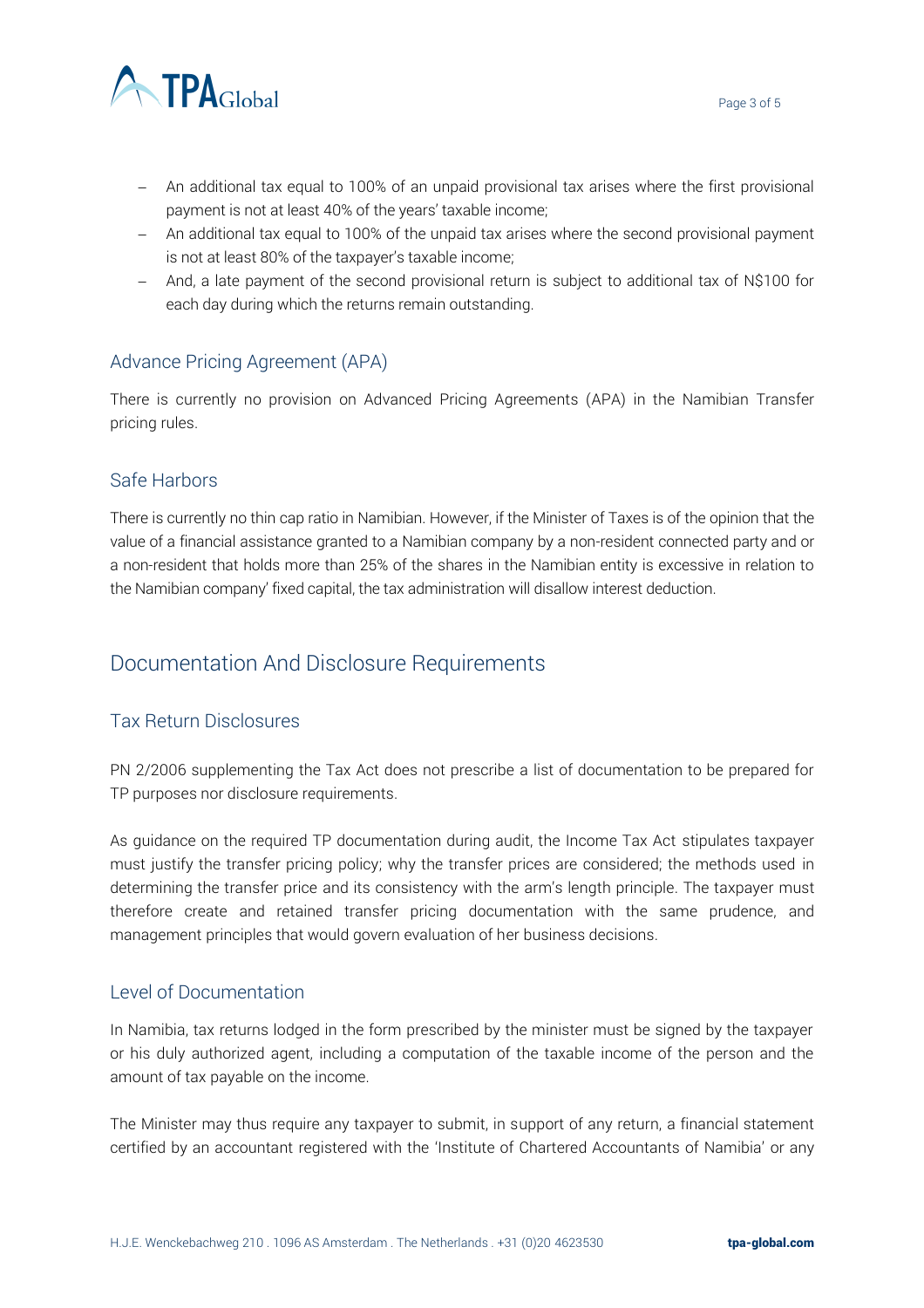

other professional involved in the performance of functions in accounting and related fields approved by the Minister. Any doubtful balance sheet, statement of account, assets and liabilities prepared by any other person must be clarified to the minister.

In practice, it is up to the taxpayer to judge and determine the level of documentation required for transfer pricing purposes. Thus, the level of documentation required depends on the facts and circumstance of the case.

#### Record Keeping

There is no specific time limit for transfer pricing records keeping in Namibia. The Act stipulates the Minister has the right to retain tax returns documentation for such period as necessary, after a consultation with the Auditor-General. The taxpayer on her part must preserve tax documentation with the same prudence, management principles that would govern evaluation of her business decisions.

#### Language for Documentation

The Act stipulates that he minister may require tax return documentation to be produced on oath. Deeds, plans, instruments, books, accounts, trade lists, stock lists or documents which the Minister may deem necessary for tax purpose must be produced in the English language; otherwise the Minister by notice in writing may, require the taxpayer to produce at his or her own expense and at such time and place as may be appointed, a translation in the English language prepared and certified by a sworn translator or a person approved by the Minister.

#### Small and Medium Sized Enterprises (SMEs)

There is currently no provision in the Act for 'small and medium sized companies'.

#### Deadline to Prepare Documentation

There is no specific deadline for preparing Transfer pricing documentation.

#### Deadline to Submit Documentation

There is no specific deadline for submitting Transfer pricing documentation in the Act, and per supplemental PN 2/2006. However, the Act stipulates a deadline for filing general tax returns, being:

- − For Persons, the last day of June following the end of the year of assessment; and;
- − For Companies, the last day of the 7th month after the end of the year of assessment.